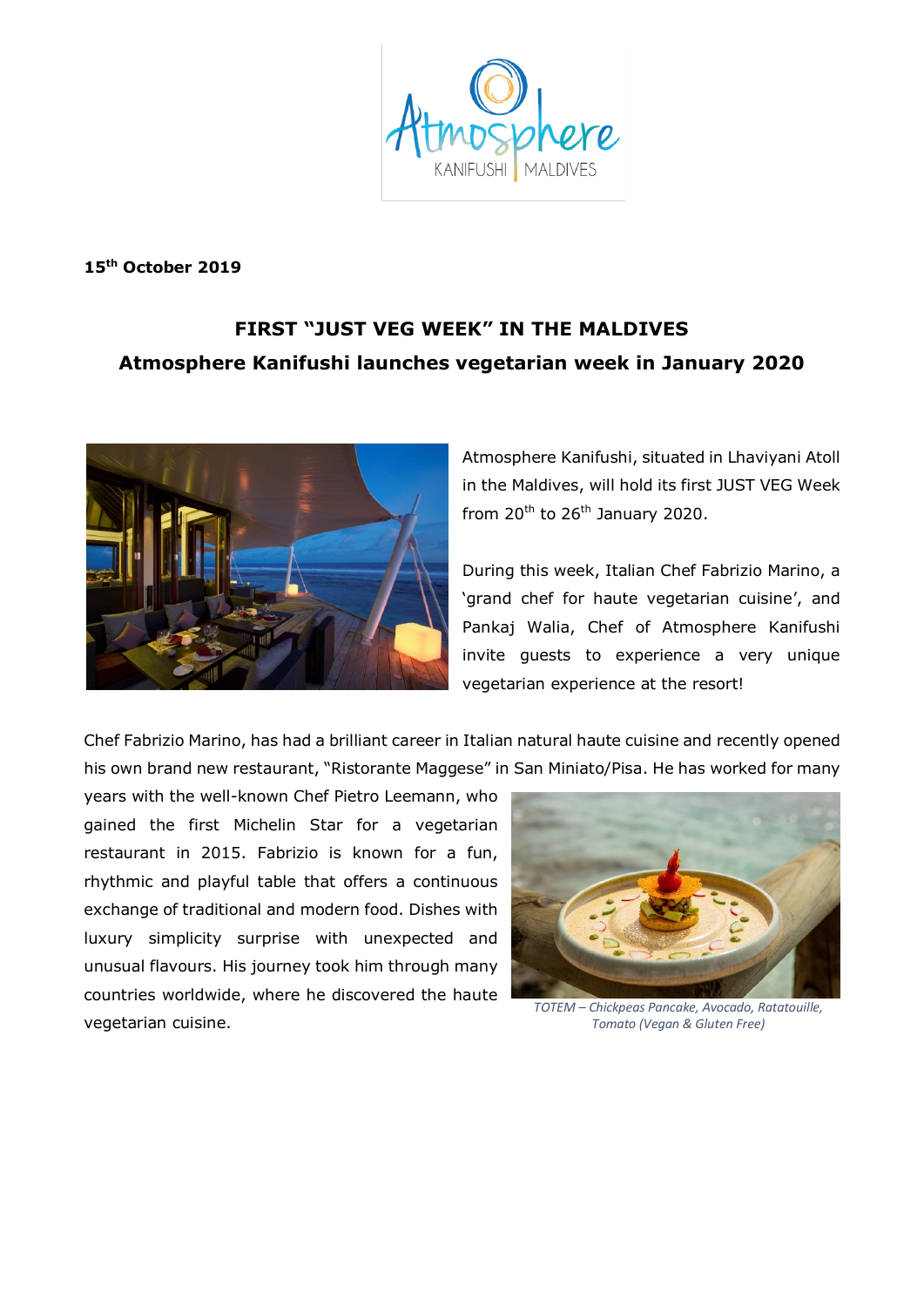



"For me, JUST VEG is an incredible restaurant in the Maldives, with a different, joyful and experimental cuisine and culture. A vegetarian gastronomical heart, in the middle of the Indian Ocean.", says Fabrizio Marino.

Chef Pankja mentioned, while announcing the first JUST VEG Week at Atmosphere Kanifushi: "Normally we don't have Michelin Stars in the Maldives For one week we do – and this with one

of the top chefs for the vegetarian cuisine! This will be so exciting for our guests but also for us!"

Together with the team of JUST VEG at Atmosphere Kanifushi, he will create a thrilling gastronomic week, based on traditional and exotic ingredients, that will offer guests of the Maldivian resort, between  $20<sup>th</sup>$  and  $26<sup>th</sup>$  January 2020, a unique vegetarian experience.

This is a glimpse of the menu that will be served during first JUST VEG Week from 20<sup>th</sup> to 26<sup>th</sup> January 2020 at Atmosphere Kanifushi, Maldives.

## **"Forest Butter"**

Avocado marinated with smoked lentil sauce, Breton salt fried pepper, lemon and sugar cane crystals

## **Pacha mama"**

"it's time to listen to the Great Mother!" Three creamy pate and three fluffy sauces with varied tastes tied to the earth, Maldivian cucumber salad and almond curry

Joining this exciting and culinary 'JUST VEG Week' at Atmosphere Kanifushi is – according to Atmosphere Hotels & Resorts philosophy "The Joy of Giving" – already part of the generous Platinum Plus™ Plan so will be available to all quests staying at the resort.